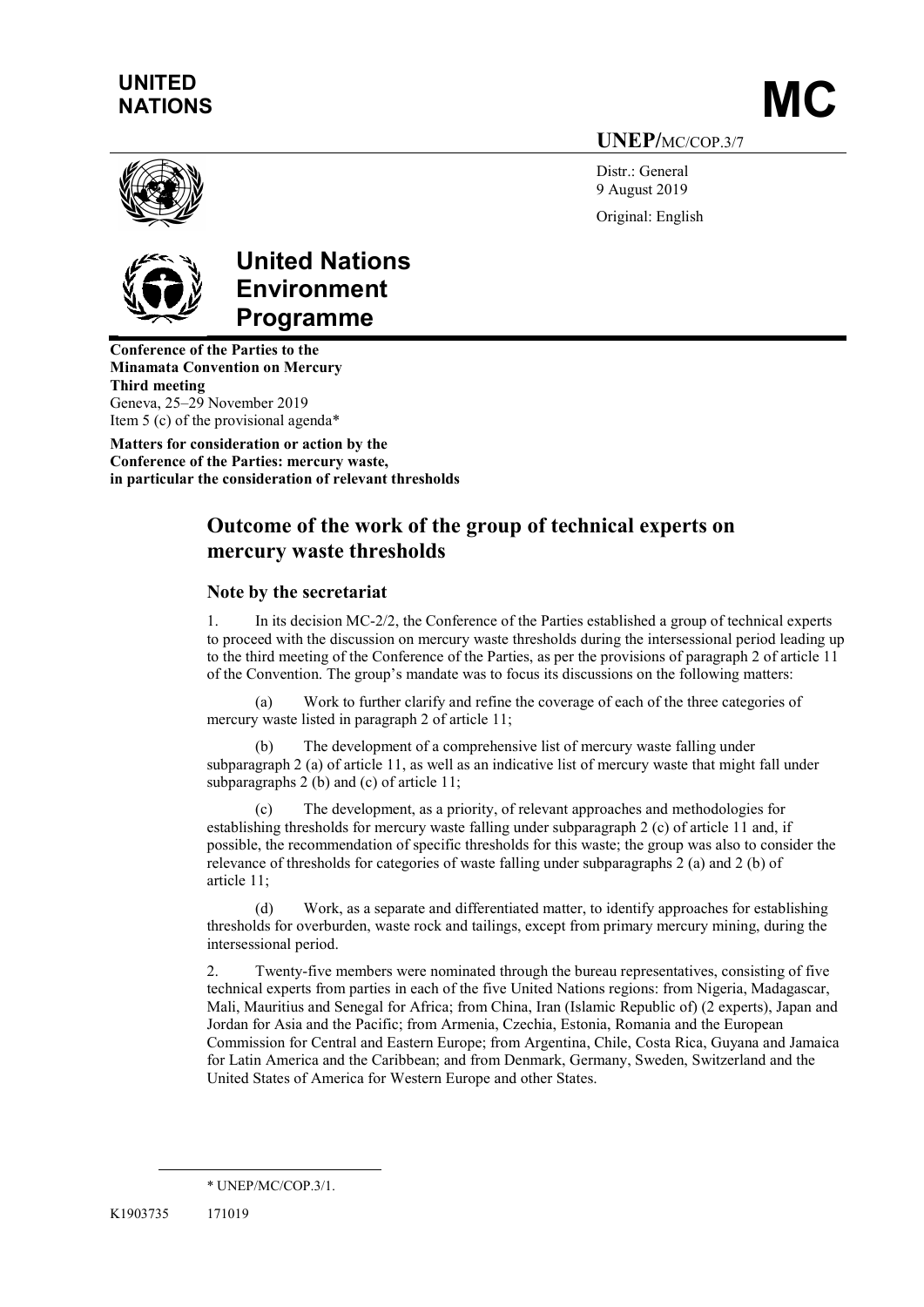3. In decision MC-2/2, the Conference of the Parties also invited parties to submit the following information:

(a) Examples of wastes to be added to the annex to document UNEP/MC/COP.2/6, including, for wastes consisting of mercury compounds, specific names of compounds, and, for wastes containing mercury or mercury compounds (i.e., mercury-added products), the names and types of the mercury or mercury compounds, and pictures, if available;

Current practices for managing overburden, waste rock and tailings from mining other than primary mercury mining (e.g., laws, regulations and guidelines) and various approaches to thresholds for special care/handling, if any;

(c) Sampling and analysis methods that might be useful for verifying waste thresholds.

4. The group of technical experts held two teleconferences, during which it elected its co-chairs, Ms. Oluwatoyin Olabanji (Nigeria) and Mr. Andreas Gössnitzer (Switzerland), agreed to invite eight experts from industry and civil society to participate as observers, as provided in decision MC-2/2, and reviewed the input received from parties and other stakeholders.

5. The group also held a face-to-face meeting in Osaka, Japan, from 27 to 29 May 2019. A workshop on synergies in mercury waste management, co-organized by the secretariat, the International Environmental Technology Centre and the Ministry of the Environment of Japan, was held back to back with the meeting, on 30 and 31 May 2019.

6. In decision MC-2/2, the Conference of the Parties also invited the Conference of the Parties to the Basel Convention on the Control of Transboundary Movements of Hazardous Wastes and Their Disposal to consider reviewing, as appropriate, its technical guidelines on the environmentally sound management of wastes consisting of, containing or contaminated with mercury or mercury compounds.<sup>1</sup> In May 2019, the Conference of the Parties to the Basel Convention, in its decision BC-14/8, decided that the technical guidelines should be updated and established a small intersessional working group to assist in the updating, calling on its members to cooperate with the group of technical experts on mercury waste thresholds if invited to do so.

7. A draft decision on mercury waste thresholds based on the work of the group of technical experts is set out as annex I to this note, and a report on the work of the group is presented as annex II. The report refers to lists of mercury compounds and mercury-added products used by parties, $2$  which have been compiled in document UNEP/MC/COP.3/INF/18. The report of the group's meeting in Osaka is available on the Convention website.<sup>3</sup>

#### Suggested action by the Conference of the Parties

8. The Conference of the Parties may wish to review the outcome of the work done by the group of technical experts during the intersessional period and consider the draft decision set out in annex I to this note.

l

<sup>1</sup> UNEP/CHW.12/5/Add.8/Rev.1.

<sup>&</sup>lt;sup>2</sup> Reporting Requirements for the TSCA Mercury Inventory of the United States Environmental Protection Agency (https://www.epa.gov/sites/production/files/2018-

<sup>06/</sup>documents/mercury reporting requirements for the tsca mercury inventory final rule.pdf) and the European Union Inventory of existing mercury-added products and manufacturing processes involving the use of mercury or mercury compounds (https://circabc.europa.eu/sd/a/ef04cabe-8f8e-484f-8e2fdcbbc352c5a2/Inventory%20art%208(7)%20Mercury%20Reg%202018-07-02.pdf).

<sup>3</sup> http://www.mercuryconvention.org/Meetings/Intersessionalwork/tabid/7857/language/en-US/Default.aspx.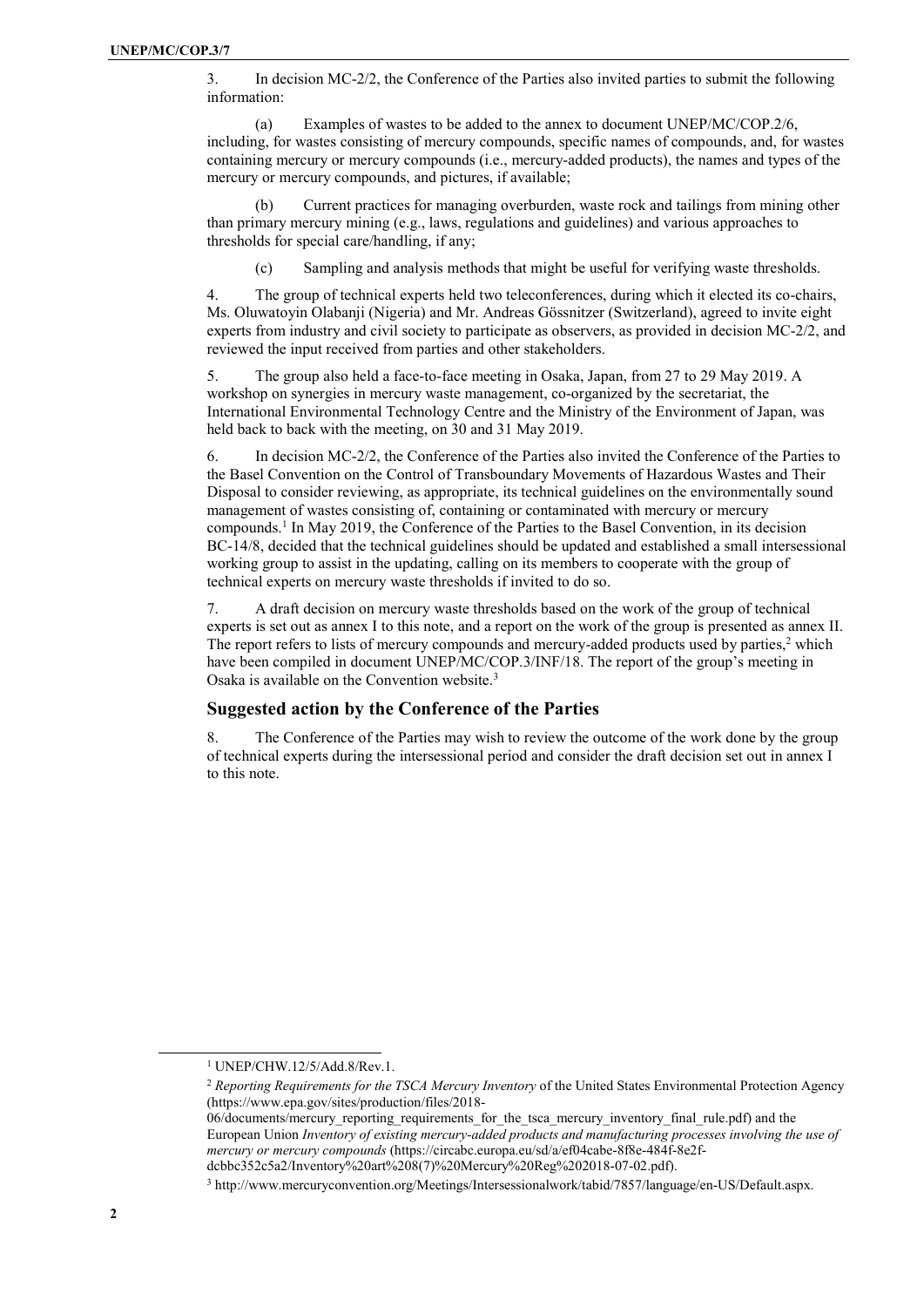### Annex I

## Draft decision MC-3/[--]: Mercury waste thresholds

The Conference of the Parties,

Welcoming the outcome of the work of the group of technical experts on mercury waste thresholds,

Taking note of decision BC-14/8 adopted by the Conference of the Parties to the Basel Convention at its fourteenth meeting,

Decides that no threshold needs to be established for mercury waste falling under subparagraph 2 (a) of article 11, and that waste listed in table 1 of the annex to the present decision shall be regarded as such mercury waste;

Decides that no threshold needs to be established for mercury waste falling under subparagraph 2 (b) of article 11, and that discarded or end-of-life mercury-added products that are disposed of, are intended to be disposed of or are required to be disposed of, including those listed in table 2 of the annex to the present decision, shall be regarded as such mercury waste;

#### (Option 1 for paragraph  $3<sup>1</sup>$ )

3. Decides that the threshold for mercury waste falling under subparagraph 2 (c) of article 11 shall be 25 mg/kg expressed as total mercury, and that parties may refer to table 3 in the annex to the present decision to identify such mercury waste;

#### (Option 2 for paragraph 3)

3. Decides that a threshold should be established for mercury waste falling under subparagraph 2 (c) of article 11, and requests the group of technical experts to do further work to establish the threshold, taking into account table 3 in the annex to the present decision;

4. Decides that, at present, there is no need to develop thresholds for overburden and waste rock from mining other than primary mercury mining, and that thresholds for tailings from mining other than primary mercury mining should be established in a two-tiered approach using the threshold described in paragraph 3 as the first tier and a threshold based on mercury release potential as the second tier, and requests the group of technical experts to do further work to establish the second-tier threshold;

5. Decides to extend the mandate of the technical expert group until the fourth meeting of the Conference of the Parties, and calls upon the members of the group to cooperate with the small intersessional working group established under the Basel Convention to update the technical guidelines on the environmentally sound management of wastes consisting of, containing or contaminated with mercury or mercury compounds;<sup>2</sup>

6. Invites parties to review the membership of the group of technical experts as necessary and to inform the secretariat of any change in its membership through the bureau representatives of the five United Nations regions;

7. Requests the group of technical experts to continue its work electronically to address the matters mentioned in the previous paragraphs and make any necessary updates to the lists in the annex to the present decision and to report on its work to the Conference of the Parties at its fourth meeting;

8. Invites the appropriate bodies of the Basel Convention to take into account the present decision in updating the technical guidelines on the environmentally sound management of wastes consisting of, containing or contaminated with mercury or mercury compounds;

9. Requests the secretariat to continue to support the work of the group of technical experts.

<sup>&</sup>lt;sup>1</sup> The group of technical experts on mercury waste thresholds, at its meeting in Osaka, Japan, in May 2019, noted that a proposal had been put forward for a concentration limit of 25 mg/kg as a threshold for identifying waste contaminated with mercury or mercury compounds under the Minamata Convention, and that no other proposals had been made. Two options for paragraph 3 are presented for the Conference of the Parties to consider, depending on whether it agrees with the proposal.

<sup>2</sup> UNEP/CHW.12/5/Add.8/Rev.1.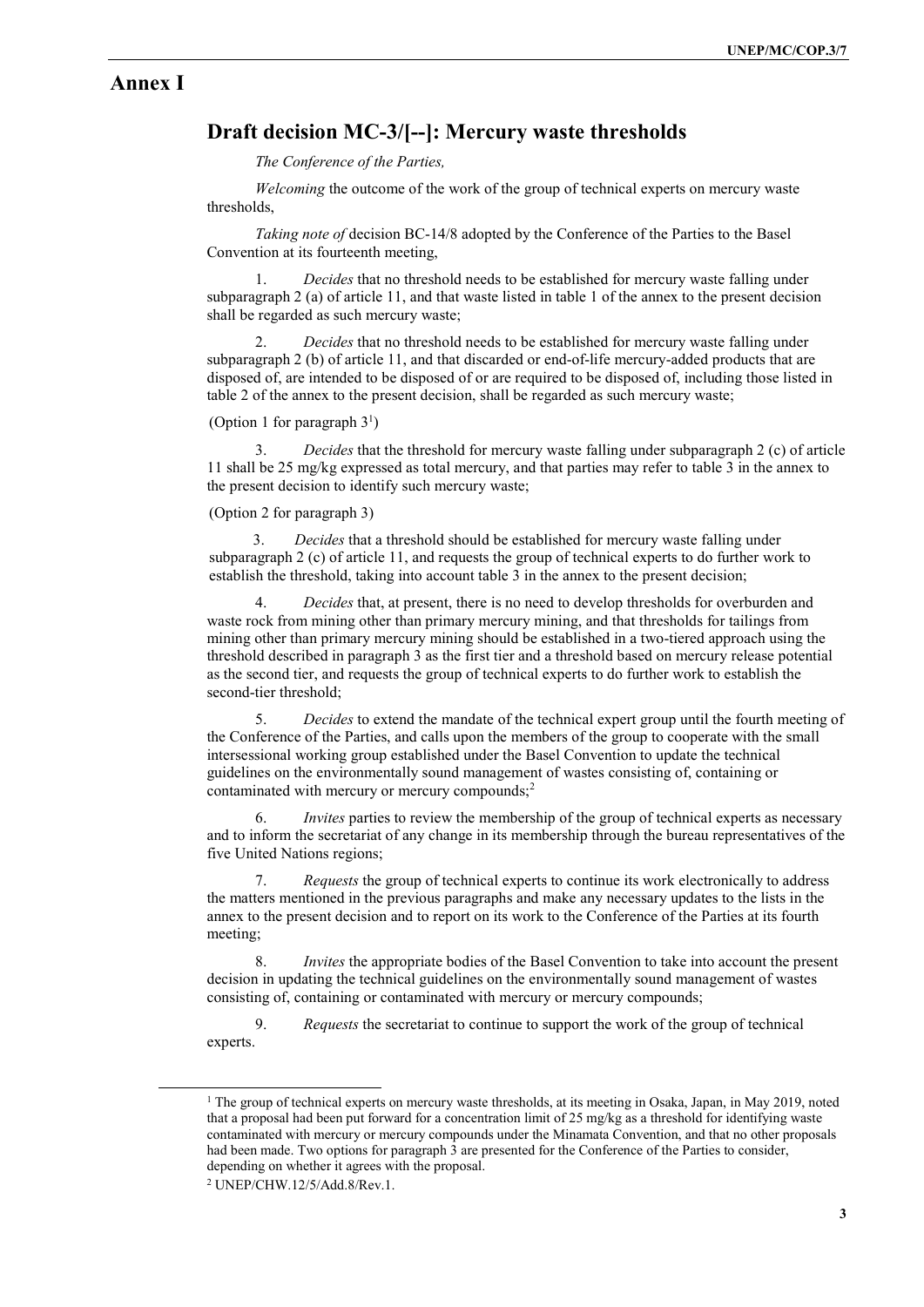# Annex to draft decision MC-3/[--]

[containing the tables from the appendix to the report in annex II to the present note, revised as necessary]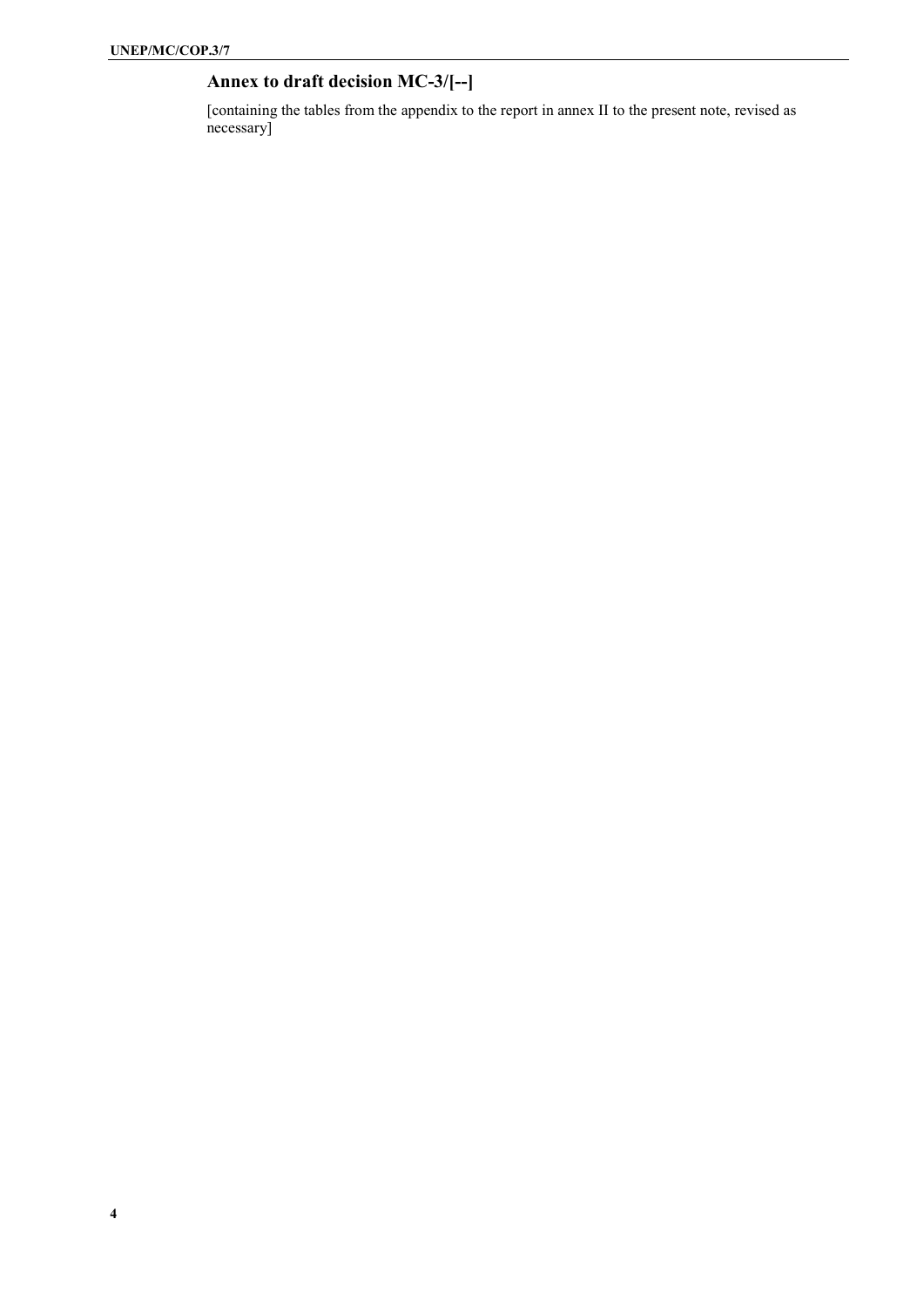## Annex II

l

## Report on the work of the group of technical experts on mercury waste thresholds

## I. Introduction

1. The Conference of the Parties to the Minamata Convention on Mercury, in decision MC-2/2, gave the group of technical experts on mercury waste thresholds the mandate to focus its discussions on the following matters:

(a) Work to further clarify and refine the coverage of each of the three categories of mercury waste listed in paragraph 2 of article 11;

The development of a comprehensive list of mercury waste falling under subparagraph 2 (a) of article 11, as well as an indicative list of mercury waste that might fall under subparagraphs 2 (b) and (c) of article 11;

(c) The development, as a priority, of relevant approaches and methodologies for establishing thresholds for mercury waste falling under subparagraph 2 (c) of article 11 and, if possible, the recommendation of specific thresholds for this waste; the group would also consider the relevance of thresholds for categories of waste falling under subparagraphs 2 (a) and 2 (b) of article 11;

(d) Work, as a separate and differentiated matter, to identify approaches for establishing thresholds for overburden, waste rock and tailings, except from primary mercury mining, during the intersessional period.

2. This report summarizes the outcome of the work of the group of technical experts on these matters, undertaken through two teleconferences followed by a face-to-face meeting held in Osaka, Japan, from 27 to 29 May 2019.

## II. Coverage of three categories of mercury waste

3. Paragraph 2 of article 11 of the Convention defines mercury wastes as "substances or objects (a) consisting of mercury or mercury compounds; (b) containing mercury or mercury compounds; or (c) contaminated with mercury or mercury compounds" that are disposed of or are intended to be disposed of or required to be disposed of by the provisions of national law or the Minamata Convention.<sup>1</sup>

4. For the purposes of its work, the group of technical experts designated waste covered by subparagraph 2 (a) of article 11 as "category A waste", waste covered by paragraph 2 (b) as "category B waste" and waste covered by paragraph 2 (c) as "category C waste".

5. Category B waste would consist of mercury-added products, not limited to those listed in annex A of the Convention, that are end-of-life, obsolete, broken or discarded. Some of these discarded mercury-added products may be found as components in assembled products. However, municipal, medical or other waste that contains end-of-life mercury-added products but is not segregated is regarded as category C waste when it exceeds thresholds.

6. Category C waste is other waste in which mercury or mercury compounds are present above the thresholds defined by the Conference of the Parties. It includes residues generated by primary mercury mining processes, industrial processes and waste treatment processes in which mercury or mercury compounds are present above the thresholds.

7. Wastes that result from the treatment of mercury wastes<sup>2</sup> belong to either category A or C.

<sup>&</sup>lt;sup>1</sup> Article 11 also relies on relevant definitions of the Basel Convention. Under the Basel Convention, "disposal" is defined as any Annex IV operation, and includes deposit into or onto land (D1), release into a waterbody (D6), several recycling/recovery operations and other operations. Waste disposal operations under Annex IV may or may not represent environmentally sound management (ESM). Distinctions between ESM and non-ESM operations are often identified in technical guidelines developed under the Basel Convention.

<sup>&</sup>lt;sup>2</sup> Referred to as B3 wastes in the technical guidelines on environmentally sound management of wastes consisting of, containing or contaminated with mercury or mercury compounds (UNEP/CHW.12/5/Add.8/Rev.1).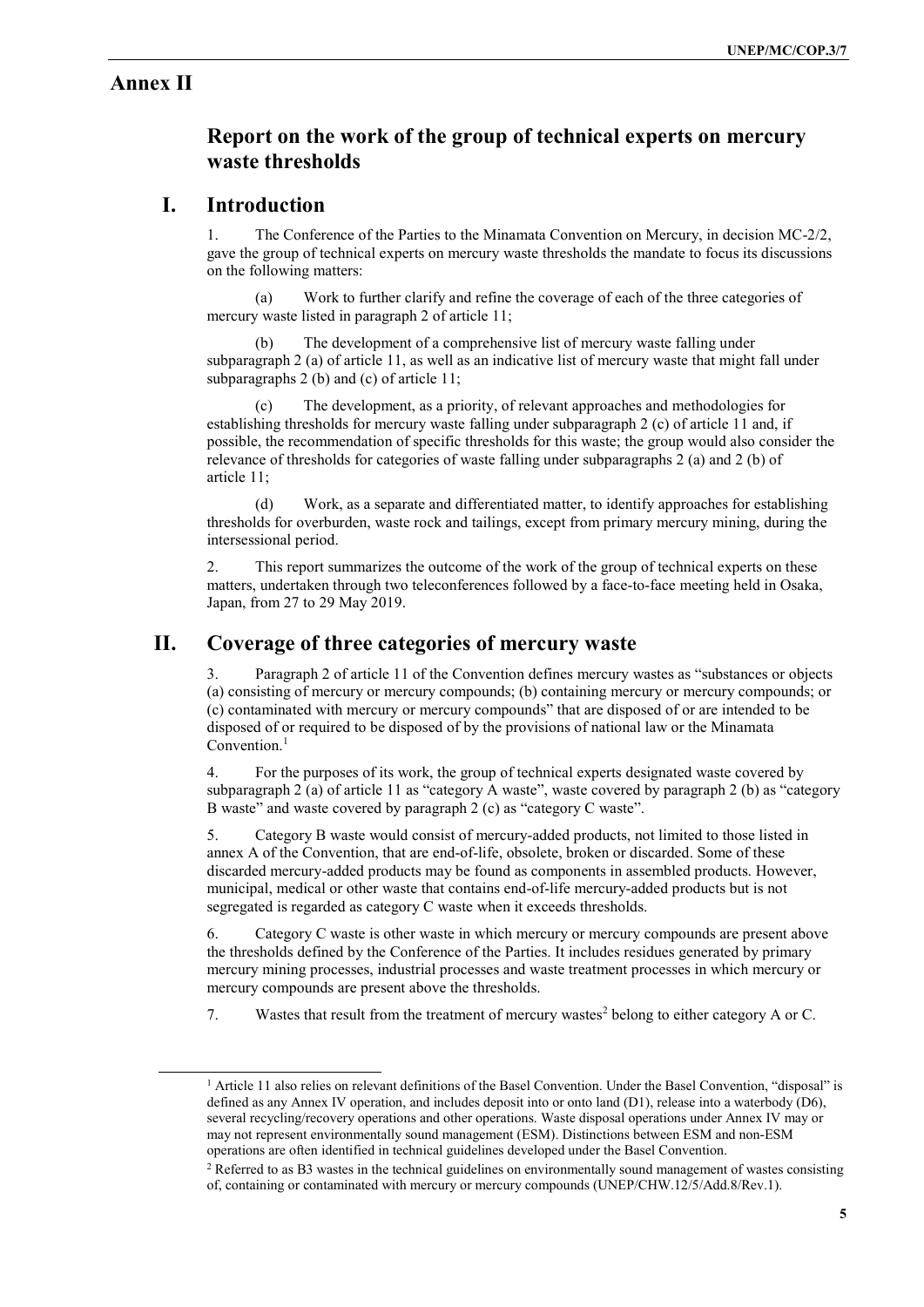8. For further clarification, tailings from artisanal and small-scale gold mining and processing in which mercury amalgamation is used to extract gold from ore are considered as category C waste. Artisanal and small-scale gold mining tailings contaminated with mercury or mercury compounds result from the use of mercury in the process of amalgamation, and are therefore not excluded from mercury waste by the exclusion provision in paragraph 2 of article 11, which applies only to the mercury compounds that occur naturally in mined materials. Article 11 waste management requirements are expected to be applied at artisanal and small-scale gold mining sites in the context of the implementation of strategies for promoting the reduction of emissions and releases of and exposure to mercury, included in parties' national action plans.

9. The group of technical experts developed a comprehensive list of category A waste and indicative lists for category B and C wastes, in accordance with its mandate from the Conference of the Parties. The lists are set out in the appendix to the present report.

10. It should be noted that some of the substances or objects described in the comprehensive list for category A and the indicative lists for categories B and C could be considered commodities whose usage is allowed under the Convention in certain jurisdictions and circumstances but wastes to be disposed of or intended or required to be disposed of in other jurisdictions and circumstances.

11. The group also discussed whether wastewater might be regarded as category C waste, in relation to the relevance of article 9 (releases). The group noted that a majority of parties regulate wastewater under water pollution legislation, but that some jurisdictions also control wastewater under waste management legislation.

# III. Approaches and methodologies for establishing thresholds for mercury waste falling under paragraph 2 of article 11 of the Convention and recommendation of thresholds

### A. Relevant approaches and methodologies for establishing thresholds for category C waste

12. Three approaches to establishing thresholds have been identified: (a) total concentration of mercury in a waste, (b) measures of the release potential of mercury in a waste, and (c) a qualitative determination (i.e., a listing approach).

13. Total concentration of mercury in a waste represents the most straightforward type of threshold. It allows the threshold to be based on the intrinsic property of the waste, irrespective of the waste management technology. The use of total concentration of mercury identifies the presence of mercury in the waste and assumes that the more mercury present, the higher its potential to pose an actual hazard. It does not attempt to identify the risk that may be posed by the waste (i.e., the likelihood of exposure with resulting adverse health and/or environmental effects).

14. Measures of release potential of mercury in a waste could be based on the form of mercury in the waste or aspects of the waste matrix that facilitate or retard release to the environment and may be an appropriate basis for thresholds for some wastes. Measures of release potential are, however, linked to particular management conditions (e.g., leach testing to assess groundwater contamination potential of wastes managed on land) and any single test may not address all release pathways.

15. The listing approach would necessitate identifying and naming the wastes falling within category C. Category C waste represents a very diverse group of wastes, however, originating from a wide variety of sources. As a catch-all category, category C would provide an indicative list for guidance purposes rather than a definitive list specifying the boundaries of legal obligations. Accordingly, the listing approach could not be the sole basis for setting thresholds for the coverage of mercury waste under article 11. An indicative list of category C waste is presented in table 3, in the appendix to this report.

16. At present, the group recommends a total-concentration-of-mercury approach based on the intrinsic hazard of the waste.<sup>3</sup> The group further recommends that methodologies for measuring release potential be considered in conjunction with subsequent waste management requirements developed under subparagraph 3 (a) of article 11.

<sup>&</sup>lt;sup>3</sup> In the future, as more information become available, it may be possible to develop different thresholds for various wastes.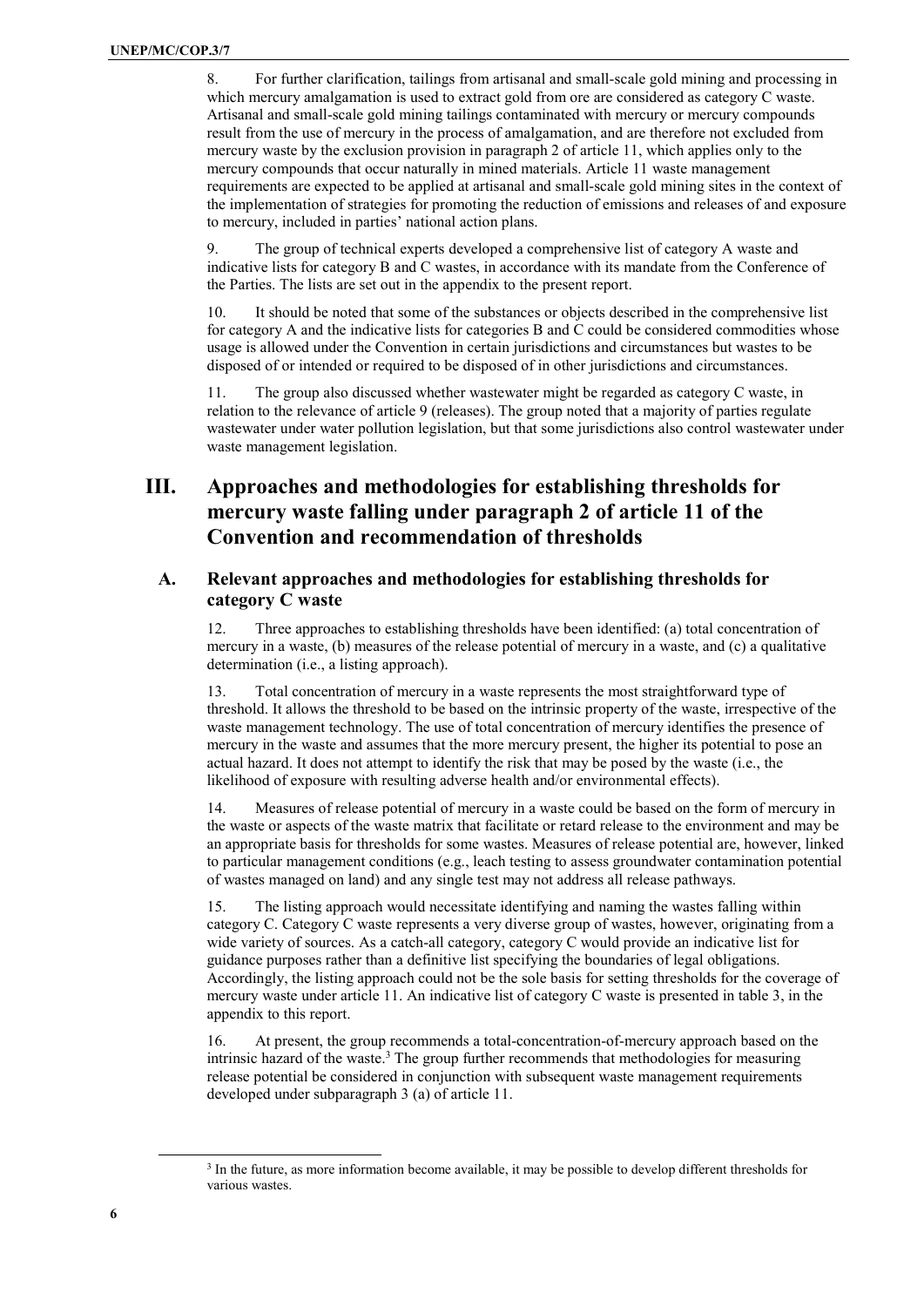### B. Development of a draft recommendation for specific thresholds for category C waste

17. One way of classifying the estimated intrinsic hazard of waste contaminated with mercury or mercury compounds is by using the Globally Harmonized System of Classification and Labelling of Chemicals.<sup>4</sup>

18. Mercury and mercury compounds are (as pure substances) classified as hazardous to human health or the environment using the Globally Harmonized System. For each relevant hazard class, the Globally Harmonized System sets out cut-off values that determine when a mixture containing mercury or mercury compounds shall be classified as hazardous. For mercury and mercury compounds, it is the environmental (aquatic) hazard that has the lowest cut-off value for classification of mixtures. According to the Globally Harmonized System, mixtures containing mercury or mercury compounds shall be classified as hazardous (acute and chronic category 3 for aquatic ecotoxicity<sup>5</sup>) if their concentration is greater than or equal to 25 mg/kg. One proposal put forward at the face-to-face meeting of the group was a concentration limit of 25 mg/kg as a threshold for identifying category C waste under the Minamata Convention.

19. Sampling, analysis and monitoring are critical components of measuring the mercury content of waste. The group reviewed analytical and sampling methods for measuring mercury in wastes, such as those contained in the Basel Convention technical guidelines on the environmentally sound management of wastes consisting of, containing or contaminated with mercury or mercury compounds.<sup>6</sup> The group recognized that further information exchange on analytical and sampling methods is needed to assist parties in identifying category C waste.<sup>7</sup>

### C. Relevance of thresholds for category A and B waste

20. The group of technical experts has developed a comprehensive list of category A waste, including mercury compounds. The group is of the opinion that waste consisting of mercury is so obviously highly toxic that there is no need for thresholds for category A waste. Such waste may contain varying amounts of mercury or mercury compounds, but as waste, it is all considered harmful or potentially harmful and must be managed in an environmentally sound manner, according to its actual composition.<sup>8</sup> Any mismanagement of such waste could seriously threaten human health or the environment, and all such waste should be covered by article 11 of the Convention.

21. Category B waste consists of discarded or end-of-life products. If inappropriately managed, such waste could lead to emissions and releases of mercury and mercury compounds that could threaten human health or the environment. Hence, the group of technical experts is of the view that no thresholds are needed for category B waste and that such wastes should all continue to be covered by article 11 of the Convention.

22. Lists of mercury-added products developed by various parties provide useful guidance as to which products likely contain mercury. The group believes that most products would typically exceed a threshold limit developed for category C waste when disposed at their end-of-life. Moreover, the group noted the analytical demands that a threshold limit might impose on some parties, and applying thresholds to products can be complicated and challenging.

l

<sup>4</sup> https://www.unece.org/trans/danger/publi/ghs/ghs\_welcome\_e.html.

<sup>&</sup>lt;sup>5</sup> The Globally Harmonized System classifies substances and mixtures into three acute (short-term) categories and four chronic (long-term) categories for aquatic ecotoxicity.

<sup>6</sup> UNEP/CHW.12/5/Add.8/Rev.1. See section III D on sampling, analysis and monitoring.

<sup>&</sup>lt;sup>7</sup> For example, chlor-alkali process demolition wastes present a unique challenge for both sampling and analysis. Mercury will be spread unevenly in the physical matrix of solid materials such as metalwork, presenting challenges for sampling.

<sup>&</sup>lt;sup>8</sup> For purposes of practical waste management, clear identification and labelling of waste containers is critical to ensuring that the waste is appropriately handled and is sent for environmentally sound management. Such labelling and identification of waste is addressed in the Basel Convention technical guidance for environmentally sound management of mercury waste, and appropriately implemented through national waste management programme procedures.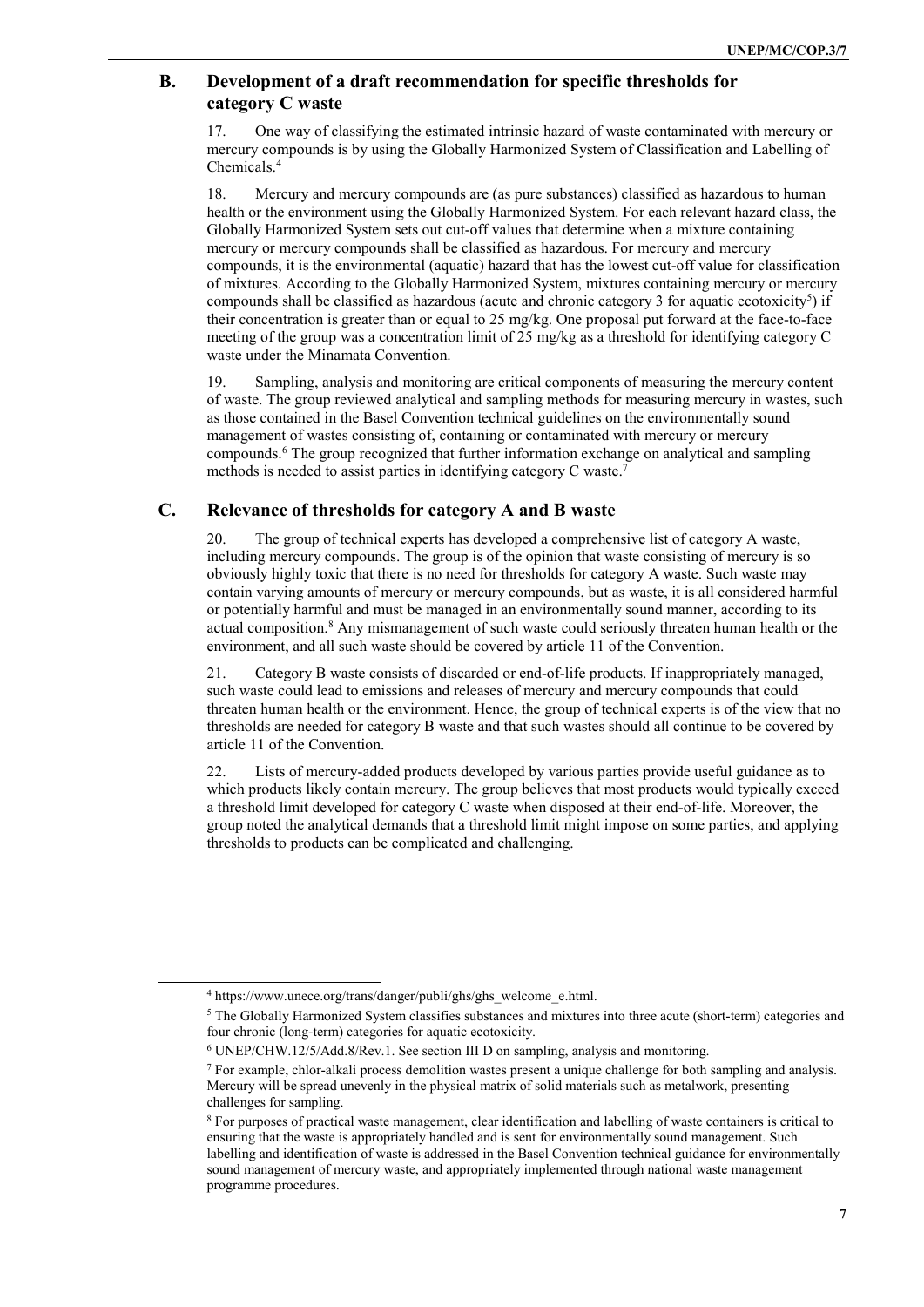# IV. Approaches for establishing thresholds for overburden, waste rock and tailings, except from primary mercury mining

### A. Overburden and waste rock

23. The group of technical experts considers that, at present, the hazard and risk associated with industrial-scale waste rock<sup>9</sup> and overburden<sup>10</sup> is sufficiently low that it is not necessary to develop a threshold for these sources.

### B. Tailings

24. The group of technical experts proposes a two-tiered approach for establishing thresholds for tailings<sup>11</sup> from industrial-scale non-ferrous metals mines. The group is in agreement that tailings from other mining sources have a sufficiently low hazard and risk that it is not necessary to develop thresholds for these sources.

25. Under the proposed approach, tailings would be evaluated first using a total mercury content threshold. A leaching threshold would be applied if and only if this threshold is exceeded.

26. This two-tiered approach is appropriate because tailings are different from other wastes addressed by the Convention. First, the scale of tailings from industrial-scale mines is sufficiently large that they need to be given different consideration; the extraordinarily high volumes of tailings dictate that the material be managed in on-site land disposal facilities<sup>12</sup> rather than commercially managed or co-disposed with other wastes. Second, the chemistry of tailings is site-specific and based on local geology and the processing of ore. Third, mine sites are typically located in remote areas, further limiting human exposure pathways of concern.

### Tier 1

27. The group proposes a total-concentration-of-mercury threshold to measure the intrinsic hazard of tailings, in the accordance with the approach to be adopted for category C waste.

28. This first tier provides a simple-to-implement, inexpensive way for parties to assess their tailings and establish whether, based on intrinsic hazard characteristics, they should be considered mercury waste under the Convention.

### Tier 2

29. Tailings that exceed the tier 1 threshold would be subject to a leaching threshold to determine whether they constitute a mercury waste under the Convention. The group considers the leaching approach appropriate for tailings as they are in most cases disposed of on land and the most relevant risk is posed by migration of mercury to groundwater and other potential drinking water sources.

<sup>&</sup>lt;sup>9</sup> Rock that must be broken and disposed of to gain access to and excavate the ore; valueless rock that must be removed or set aside before the milling process. (United States Environmental Protection Agency, 1985, "Report to Congress: Wastes from the Extraction and Beneficiation of Metallic Ores, Phosphate Rock, Asbestos, Overburden from Uranium Mining and Oil Shale"). https://www.epa.gov/hw/report-congress-wastes-extractionand-beneficiation-metallic-ores-phosphate-rock-asbestos

 $10$  Consolidated or unconsolidated material overlying the mined area. *(ibid.)* 

 $11$  A large-volume waste consisting of the materials remaining after the valuable constituents (also termed values) of the ore have been removed by physical or chemical beneficiation, including crushing, grinding, sorting, and concentration by a variety of methods. (ibid.)

<sup>&</sup>lt;sup>12</sup> There are a limited number of exceptions to site-based land disposal.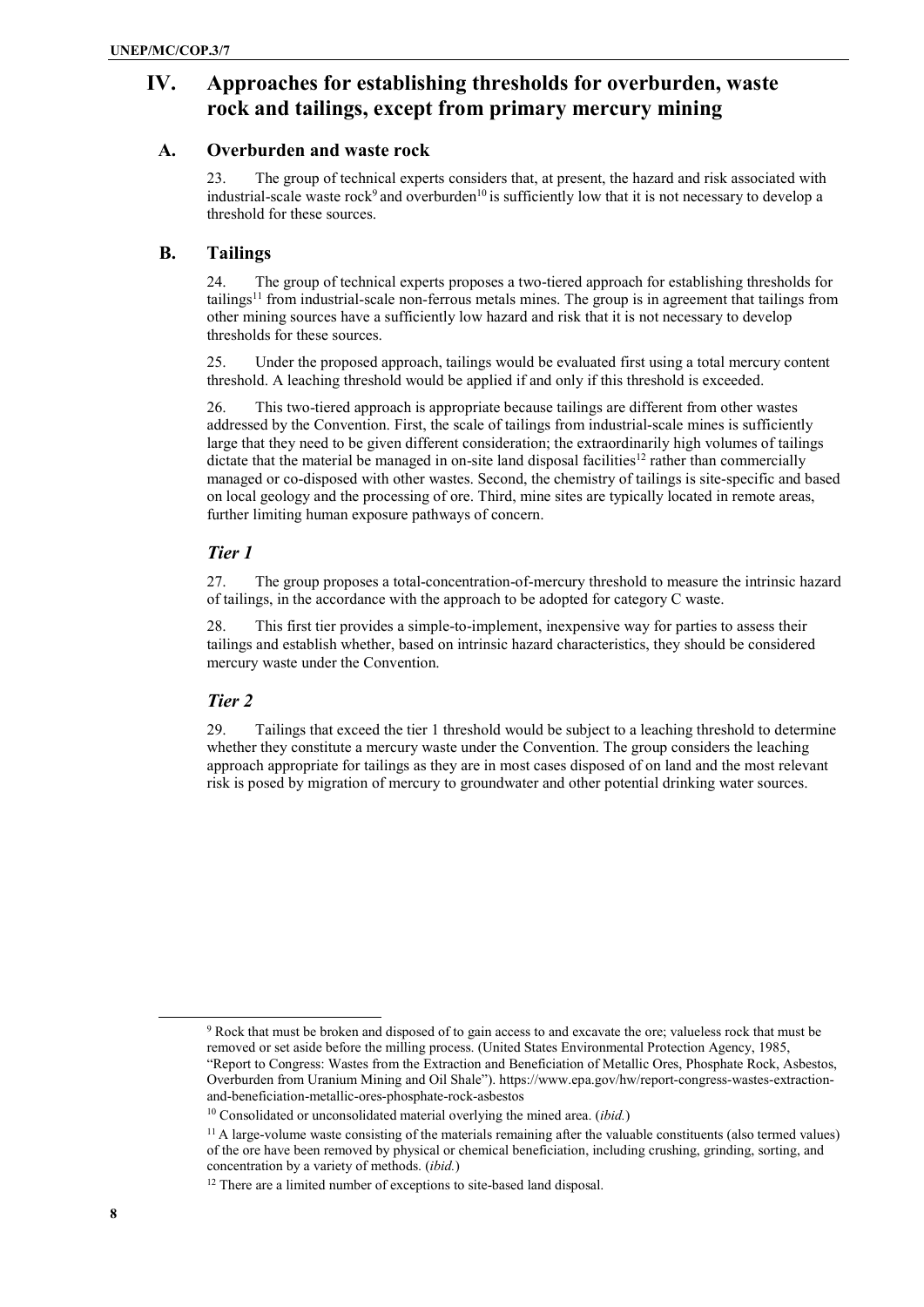<sup>30.</sup> The group of technical experts recognizes that more technical work<sup>13</sup> needs to be done in order for the Conference of the Parties to agree on appropriate leach testing procedures and an appropriate threshold for mercury in tailings.<sup>14</sup> It further recognizes that in developing countries, capacity-building and knowledge-sharing are needed on analytical techniques for conducting leach testing.

<sup>&</sup>lt;sup>13</sup> According to the group, consideration needs to be given to the following:

Sampling challenges posed by some wastes early in the process of developing an approach to threshold setting.

The liquid-to-solid ratio in the assay (how many grams of waste per litre of leaching medium) and chemical composition of the leaching medium (acid, what type of acid, pH, distilled water), and how they relate to likely disposal conditions.

<sup>•</sup> The exposure scenario considered to establish the thresholds; e.g., protection of drinking water from contamination of groundwater sources.

Attenuation of safety factors included (e.g., dilution factor in migration from waste to groundwater, or uncertainty factor for a more conservative approach).

<sup>&</sup>lt;sup>14</sup> This additional technical work should take into account legally binding leach testing procedures and thresholds being implemented by parties.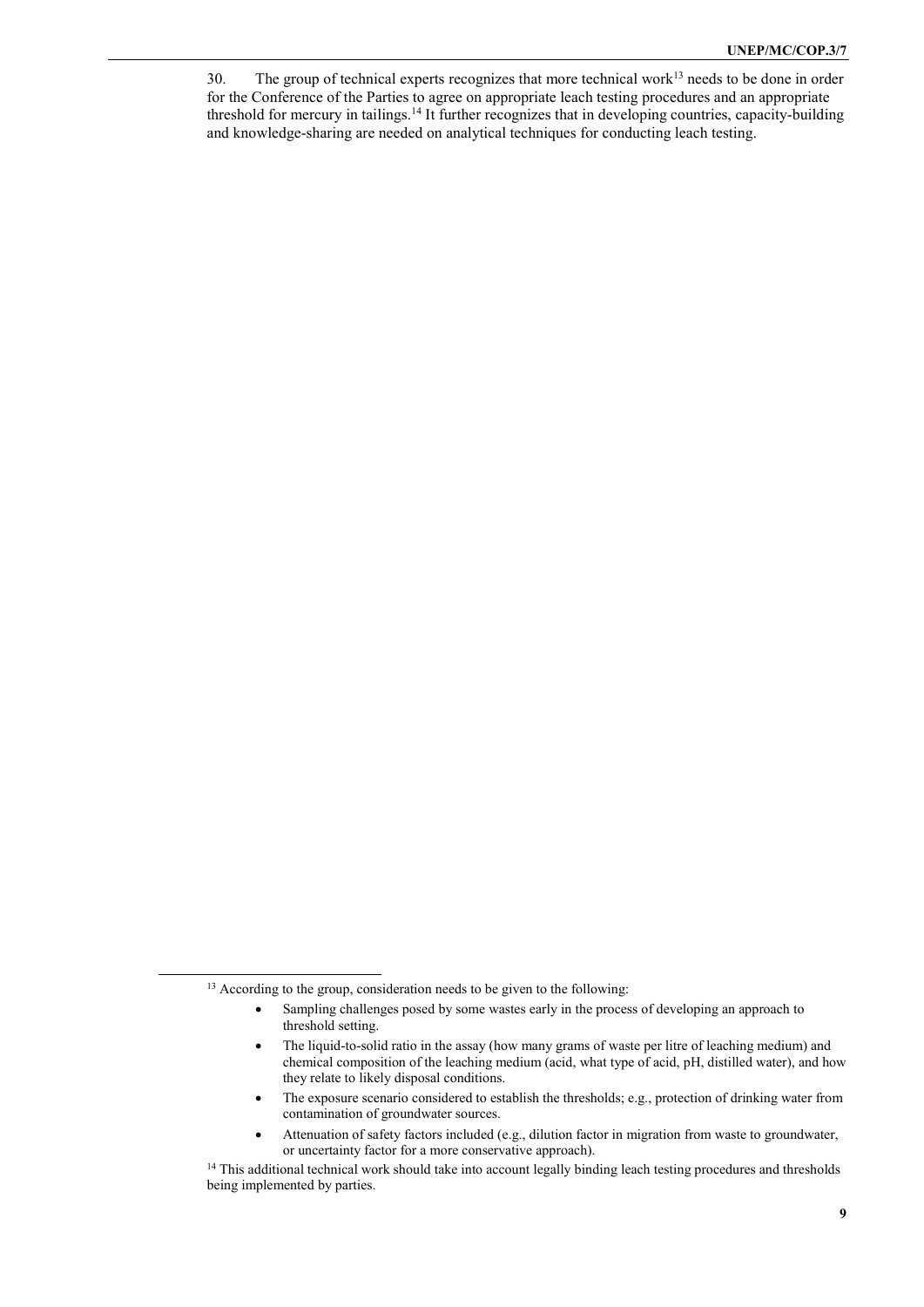### Appendix

### Lists of mercury waste falling under paragraph 2 of article 11

### Table 1 Comprehensive list of mercury waste consisting of mercury or mercury compounds<sup>a</sup> (subparagraph 2 (a) of article 11)

| Type of waste                                     | Waste source <sup>b</sup>                                                                                                                                                                                                                                                                                                                                                                                                                                                                                                                                                                                                                                                                                                                                                           |
|---------------------------------------------------|-------------------------------------------------------------------------------------------------------------------------------------------------------------------------------------------------------------------------------------------------------------------------------------------------------------------------------------------------------------------------------------------------------------------------------------------------------------------------------------------------------------------------------------------------------------------------------------------------------------------------------------------------------------------------------------------------------------------------------------------------------------------------------------|
| Recovered elemental mercury <sup>c</sup>          | Mining activity:<br>Tailings from artisanal and small-scale gold mining<br>Mercury captured from:<br>Non-ferrous metals roasting and smelting processes<br>Crude oil and natural gas extraction<br>Treatment of:<br>Mercury-added products at end-of-life<br>Waste contaminated with mercury or mercury compounds<br>$\overline{\phantom{0}}$<br>Contaminated environmental media<br>$\overline{\phantom{0}}$<br>Treatment of waste from:<br>Chlor-alkali, <sup>d</sup> alcoholates (e.g., sodium or potassium methylate or ethylate),<br>dithionite and ultrapure potassium hydroxide solution production with mercury<br>technology, including decommissioning facilities<br>Polyurethane, vinyl chloride monomer, acetaldehyde production using a<br>mercury-containing catalyst |
| Elemental mercury                                 | Mercury stockpile (laboratories, dental offices, educational and research institutions,<br>$\overline{\phantom{0}}$<br>landfills, dumpsites, government institutions, lighthouses)                                                                                                                                                                                                                                                                                                                                                                                                                                                                                                                                                                                                  |
| Mercury (I) chloride and<br>mercury (II) chloride | Zinc, lead, copper and gold roasting and smelting processes<br>$\overline{\phantom{0}}$<br>Reagents<br>$\overline{\phantom{0}}$<br>Calomel electrode for electrochemical measurements<br>$\overline{\phantom{0}}$<br>Medicine/pharmaceuticals<br>$\overline{\phantom{0}}$<br>Vinyl chloride monomer catalyst - mercury (II) chloride                                                                                                                                                                                                                                                                                                                                                                                                                                                |
| Mercury (II) oxide<br>(mercuric oxide)            | Dry cell batteries, pigment in paints and glass modifiers, fungicide, cosmetics,<br>analytical reagent, antifouling paints                                                                                                                                                                                                                                                                                                                                                                                                                                                                                                                                                                                                                                                          |
| Mercury (II) sulfate<br>(mercuric sulfate)        | Lab reagent, catalyst used for the production of acetaldehyde                                                                                                                                                                                                                                                                                                                                                                                                                                                                                                                                                                                                                                                                                                                       |
| Mercury (II) nitrate<br>(mercuric nitrate)        | Oxidizing agent, lab reagent<br>$\overline{\phantom{0}}$                                                                                                                                                                                                                                                                                                                                                                                                                                                                                                                                                                                                                                                                                                                            |
| Cinnabar                                          | Primary mercury mining<br>Stabilization of waste mercury for storage and/or disposal<br>$\overline{\phantom{0}}$                                                                                                                                                                                                                                                                                                                                                                                                                                                                                                                                                                                                                                                                    |
| Mercury sulfide                                   | Pigment<br>Zinc, lead, copper and gold roasting and smelting process<br>Stabilization of waste mercury for storage and/or disposal                                                                                                                                                                                                                                                                                                                                                                                                                                                                                                                                                                                                                                                  |
| Other mercury compounds <sup>e</sup>              |                                                                                                                                                                                                                                                                                                                                                                                                                                                                                                                                                                                                                                                                                                                                                                                     |

<sup>a</sup> The Convention defines a mercury compound as any substance consisting of atoms of mercury and one or more atoms of other chemical elements that can be separated into different components only by chemical reactions.

<sup>b</sup> A facility or activity where waste is likely to be generated or accumulated.

c Recovered mercury as described in article 11, paragraph 3 (b).

d Recovery can sometimes occur without treatment.

<sup>e</sup> See Reporting Requirements for the TSCA Mercury Inventory of the United States Environmental Protection Agency (https://www.epa.gov/sites/production/files/2018-

06/documents/mercury\_reporting\_requirements\_for\_the\_tsca\_mercury\_inventory\_final\_rule.pdf) and the European Union Inventory of existing mercury-added products and manufacturing processes involving the use of mercury or mercury compounds (https://circabc.europa.eu/sd/a/ef04cabe-8f8e-484f-8e2f-dcbbc352c5a2/Inventory%20art%208(7)%20Mercury%20Reg%202018-07- 02.pdf).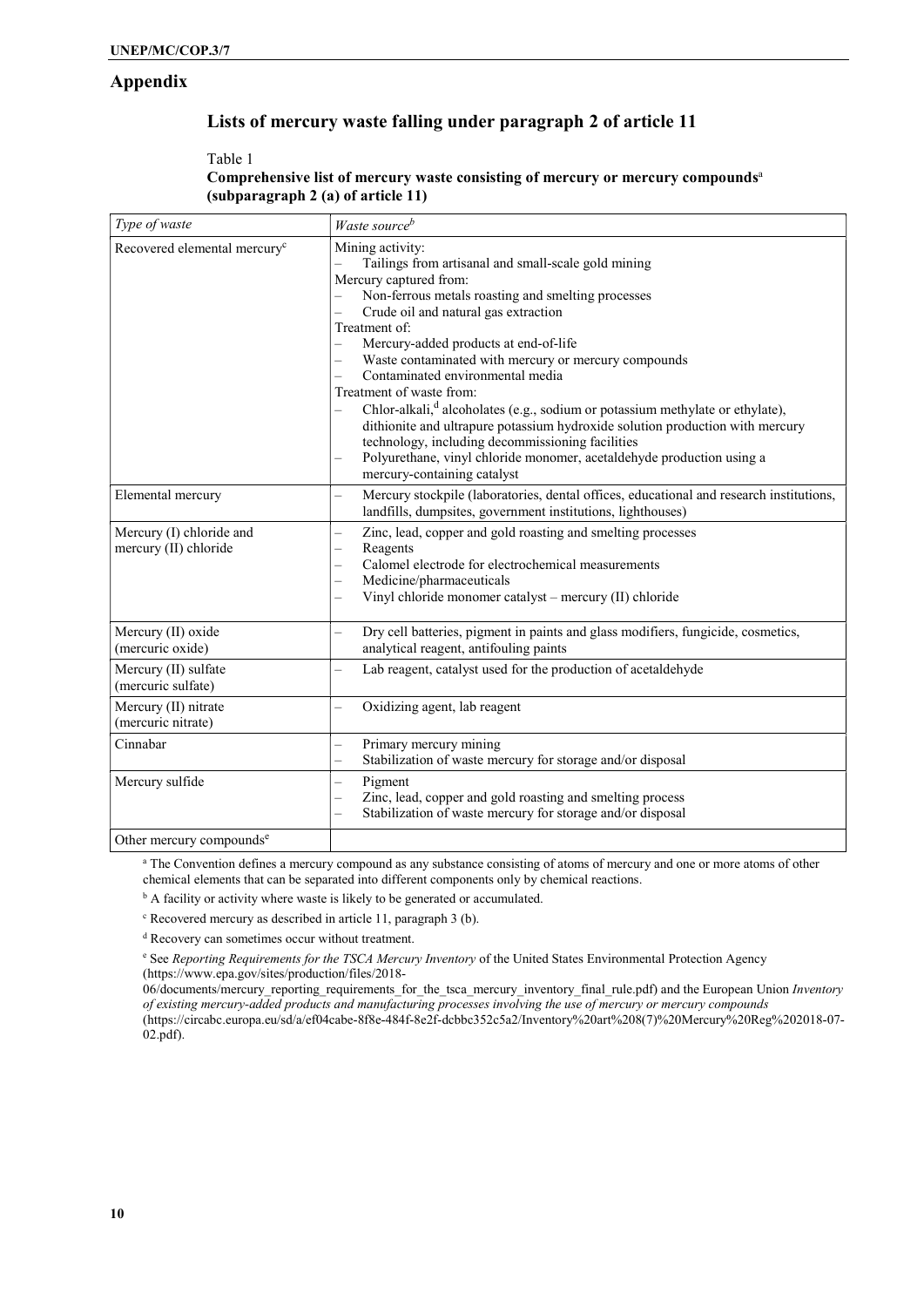#### Table 2 Indicative list of waste containing mercury or mercury compounds (subparagraph 2 (b) of article  $11$ <sup>a</sup>

| Type of waste                                                                                                                                              | Waste sourceb                                                                                                                                                                                                        |
|------------------------------------------------------------------------------------------------------------------------------------------------------------|----------------------------------------------------------------------------------------------------------------------------------------------------------------------------------------------------------------------|
| Non-electronic measuring devices<br>(barometers, hygrometers,<br>manometers, thermometers,<br>sphygmomanometers)                                           | Hospitals, clinics, healthcare facilities (human and animal), pharmacies, households,<br>schools, laboratories, universities, industrial facilities, airports, meteorological stations,<br>ship recycling facilities |
| Electrical and electronic switches,<br>contacts, relays and rotating<br>electrical connectors with mercury                                                 | Dismantling facilities of waste electrical and electronic equipment (relays, connectors and<br>switches), industrial facilities (attached to boilers), households, offices                                           |
| Fluorescent bulbs, high intensity<br>discharge (HID) bulbs (mercury<br>vapour bulbs, metal halide and high-<br>pressure sodium bulbs), neon/argon<br>lamps | Households, industrial and commercial facilities, automobile facilities, collection points                                                                                                                           |
| Batteries/accumulators containing<br>mercury                                                                                                               | Households, industrial and commercial facilities, collection points                                                                                                                                                  |
| Biocides and pesticides containing<br>mercury and their formulations and<br>products                                                                       | Agricultural, horticultural, industrial and commercial facilities (including stockpiles),<br>laboratories                                                                                                            |
| Paints and varnishes containing<br>mercury                                                                                                                 | Industrial and commercial facilities, households                                                                                                                                                                     |
| Pharmaceuticals containing mercury<br>for human and veterinary uses,<br>including vaccines                                                                 | Industrial and healthcare facilities (including stockpiles), livestock industry                                                                                                                                      |
| Cosmetics and related products<br>containing mercury                                                                                                       | Industrial facilities (including stockpiles)                                                                                                                                                                         |
| Dental amalgam                                                                                                                                             | Dental offices, dental schools, crematoria                                                                                                                                                                           |
| Scientific instrument used for the<br>calibration of medical or scientific<br>devices                                                                      | Laboratories, institutions <sup>c</sup> (including stockpiles)                                                                                                                                                       |
| Other mercury products <sup>d</sup>                                                                                                                        | Many various sources                                                                                                                                                                                                 |
| Products essential for civil protection<br>and military uses <sup>e</sup>                                                                                  | Military facilities (including stockpiles)                                                                                                                                                                           |

a Mercury-added products listed in the "type of waste" column of this table are regarded as waste under subparagraph 2 (b) of article 11 when they become end-of-life, obsolete, broken or discarded products.

<sup>b</sup> A facility or activity where waste is likely to be generated or accumulated.

c Institutions include public and private.

<sup>d</sup> See Reporting Requirements for the TSCA Mercury Inventory of the United States Environmental Protection Agency (https://www.epa.gov/sites/production/files/2018-

06/documents/mercury\_reporting\_requirements\_for\_the\_tsca\_mercury\_inventory\_final\_rule.pdf), the European Union Inventory of existing mercury-added products and manufacturing processes involving the use of mercury or mercury compounds (https://circabc.europa.eu/sd/a/ef04cabe-8f8e-484f-8e2f-

dcbbc352c5a2/Inventory%20art%208(7)%20Mercury%20Reg%202018-07-02.pdf) and information relevant to thresholds for mercury wastes, submitted by Japan

(http://www.mercuryconvention.org/Portals/11/documents/meetings/COP3/submissions/Japan-Waste.pdf).

e No public inventory.